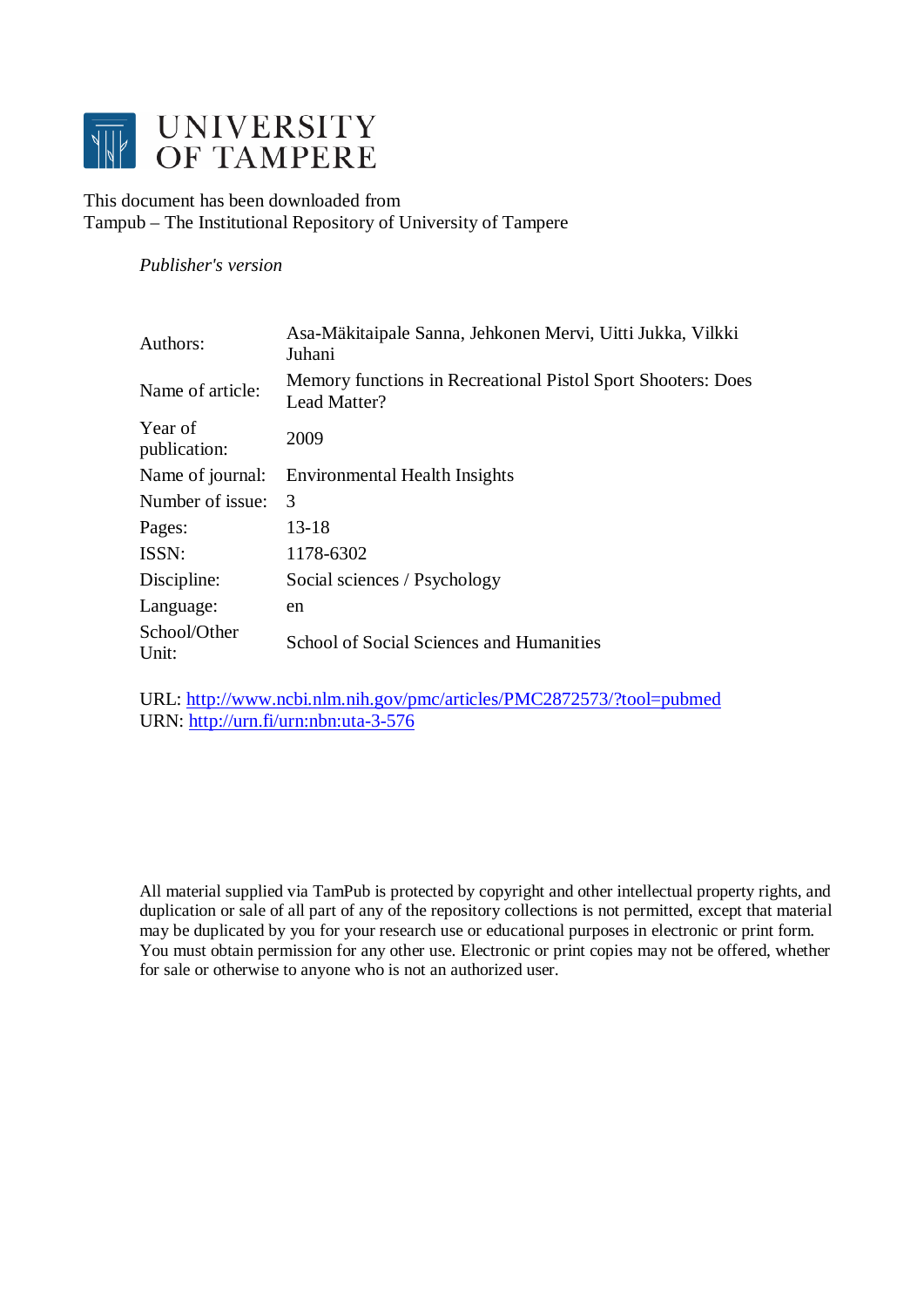# Memory Functions in Recreational Pistol Sport Shooters: Does Lead Matter?

Sanna Asa-Mäkitaipale<sup>1,2</sup>, Mervi Jehkonen<sup>3</sup>, Jukka Uitti<sup>4,5</sup> and Juhani Vilkki<sup>2</sup>

<sup>1</sup>South Karelian Central Hospital, Department of Neurology, Lappeenranta, Finland. <sup>2</sup>University of Helsinki, Department of Psychology, Helsinki, Finland. <sup>3</sup>University of Tampere, Department of Psychology, Tampere, Finland. <sup>4</sup> Finnish Institute of Occupational Health, Tampere, Finland. <sup>5</sup> Clinic of Occupational Medicine, Tampere University Hospital, Tampere, Finland.

### **Abstract**

**Objective:** The aim of our study was to examine the memory functions of pistol sport shooters using powder charges when exposure to lead is expected to be considerably lower than in occupational circumstances.

**Methods:** A neuropsychological battery of memory and intelligence tests was administered to 20 sport shooters and 20 controls whose mean ages (SDs) were 55 (9.6) and 54 (9.3) years respectively. Memory functions were evaluated with three subtests of the Wechsler Memory Scale - Revised (WMS-R) and an incidental memory test. Intelligence was assessed with four subtests of the Wechsler Adult Intelligence Scale - Revised (WAIS-R). The level of alcohol consumption and depression were examined in both groups. Blood lead level was determined among the shooters.

**Results:** The shooters performed worse than the controls in the tests of incidental and logical memory. The groups did not differ in intelligence, mood or alcohol consumption. The mean (SD) blood lead level of the sport shooters was 0.52 μmol/L (0.40), responding 10.76 μg/dl (8.28).

**Conclusions:** Low lead exposure in recreational shooting conditions may impair verbal memory. Therefore it is important to ensure that lead exposure is prevented among those shooting for sport.

**Keywords:** cognitive function, lead exposure, sport shooting

#### **Introduction**

Shooting with lead-containing bullets on indoor firing ranges is known to expose people to lead.<sup>1-3</sup> On being fired an unjacketed lead bullet emits some lead fumes and dust which become airborne due to the gun's muzzle blast.4,5 The primary exposure of lead occurs when the shooter inhales the fumes in the proximity of the gun.<sup>6</sup> Lead exposure in indoor firing ranges can also occur through inhalation of lead fumes and particulates suspended in the range air. The lead exposure is also dependent on the structure of the indoor range and the ventilation systems.<sup>5</sup> Lead exposure can be examined in blood lead level, which is known to be elevated among trainees, instructors, police officers and controllers<sup>1–3,5,6</sup> and among recreational shooters.<sup>7,8</sup> Lead exposure is more intensive in closed shooting ranges than in open ranges, where shooting is normally not considered to be hazardous to sport shooters' health.<sup>5</sup>

Numerous studies have demonstrated that occupational lead exposure is associated with low neuropsychological test performance.<sup>9–23</sup> Long-term environmental exposure to high levels of lead has persistent detrimental effects on cognitive functions in older adults.<sup>24</sup> High lead exposure may damage the central nervous system.<sup>25</sup> High tibial lead is associated with small total brain volume.<sup>26,27</sup> Lead may influence cognitive functions by decreasing of brain volume.<sup>28</sup>

Lead may affect memory, executive functions, reasoning, visual and motor functions.<sup>12–20,21</sup> Memory functions are known to be vulnerable, not least to lead exposure which may have effects both on verbal and visual memory.14,18–20 Lead may impair verbal memory even at occupational exposures and have progressive effects later when exposure has finished.<sup>20</sup> Chronic lead exposure affects encoding, storage and retrieval of verbal information.<sup>23</sup> Lead may impair the ability to remember large verbal entities,  $14,18$ verbal short-term or long-term memory.<sup>19,20,23</sup> In visual memory, the effects of lead exposure can be

**Correspondence:** Mervi Jehkonen, University of Tampere, Department of Psychology, FIN-33014 University of Tampere, Finland. Fax: +358 3 3551 7345; Email: mervi.jehkonen@uta.fi



**Copyright in this article, its metadata, and any supplementary data is held by its author or authors. It is published under the Creative Commons Attribution By licence. For further information go to: [http://creativecommons.org/licenses/by/3.0/.](http://creativecommons.org/licenses/by/3.0/)**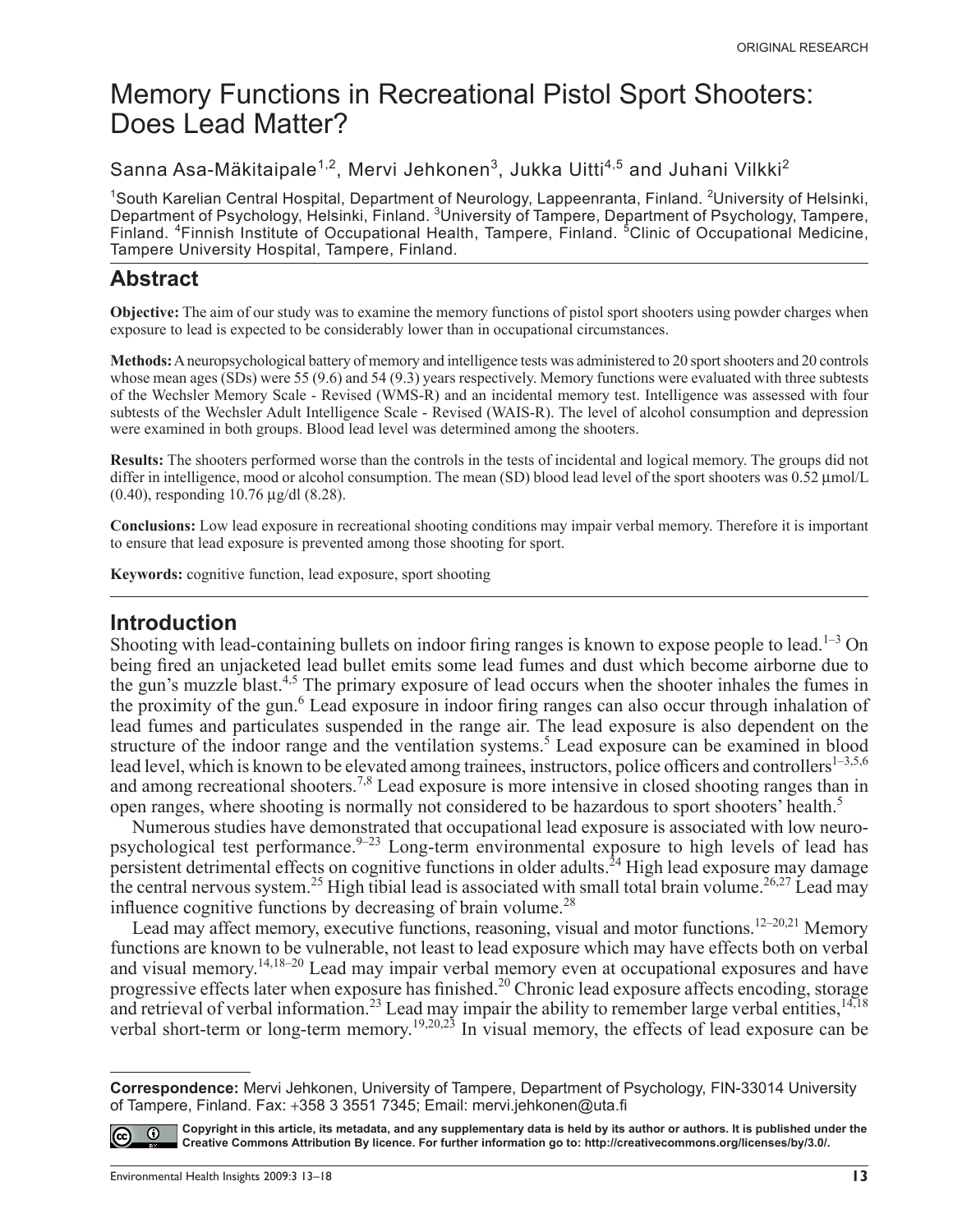seen later, with long-term effects.<sup>20</sup> The effects of lead have been found in visual retention memory.<sup>18,20</sup> So far it has not been demonstrated at what level of lead in the blood the cognitive functions begin to be impaired in adults.29 In children blood lead concentrations below 10 μg/dl (responding 0.48 μmol/l) are associated with impaired intelligence,  $30-32$  even as low blood lead levels as 7.5 ug/dl (responding 0.36 μmol/l) have been found to decrease children's intellectual functions because of environmental exposure.<sup>33</sup>

The aim of this study was to examine sport shooters' memory functions since lead exposure is known to affect memory. To the best of our knowledge there is very little evidence of the neuropsychological effects caused by lead exposure in sport shooters using powder charges. We wanted to examine if lead impairs the memory functions of sport shooters as evaluated in clinical neuropsychological memory tests. We assumed that sport shooters would perform worse than controls in memory tests as a result of lead exposure.

## **Participants and Methods**

#### **Participants**

The study included 20 sport shooters and 20 controls. The study population consisted of pistol sport shooters who practised on indoor or outdoor firing ranges, mainly with unjacketed lead bullets. All sport shooters from two local shooting clubs

who volunteered to participate in the study were contacted. The sport shooters had to meet the following inclusion criteria: a) at least 10 years of continuous sport shooting with lead bullets in indoor or outdoor shooting ranges, and b) male gender. The control group consisted of volunteers, who were similar to the shooters regarding to gender, age and years of education. The controls did not have any known lead exposure. The eligibility of respondents was confirmed by a subsequent questionnaire. The potential participants were excluded if any of the following criteria was met: a) neurological and/or psychiatric disease, b) alcohol or drug abuse, or c) other exposure to heavy metals and/or solvents.

## Methods

Each eligible respondent participated in a single two-hour neuropsychological examination. The participants completed questionnaires on personal background, alcohol consumption and shooting habits. The analysis of blood lead level was carried out only for the sport shooters.

#### Neuropsychological examination

A trained examiner blind to participants' exposure administered neuropsychological tests which have been found to be useful in occupational studies. The clinical tests are shown in Table 1. Reasoning was examined with the Similarities, Digit Symbol, Block Design and Picture Completion subtests of the

| <b>Cognitive domain</b> | <b>Tests</b>                          | Possible range |
|-------------------------|---------------------------------------|----------------|
| Verbal reasoning        | Similarities <sup>1</sup>             | $0 - 34$       |
| Visual reasoning        | Digit Symbol <sup>1</sup>             | $0 - 93$       |
|                         | <b>Block Design<sup>1</sup></b>       | $0 - 51$       |
|                         | Picture Completion <sup>1</sup>       | $0 - 22$       |
| Verbal memory           | Digit Span $(a + b)^1$                | $0 - 28$       |
|                         | a) forward: $0-14$                    |                |
|                         | b) backward: 0-14                     |                |
|                         | Logical Memory (Story A) <sup>2</sup> | $0 - 25$       |
|                         | Verbal Learning <sup>2</sup>          | $0 - 24$       |
|                         | Incidental memory test <sup>3</sup>   | $0 - 20$       |
| Visual memory           | Visual Retention <sup>2</sup>         | $0 - 41$       |

**Table 1.** Neuropsychological tests.

Notes: <sup>1</sup>The subtests of the Wechsler Adult Intelligence Scale - Revised. <sup>2</sup>The subtests of the Wechsler Memory Scale - Revised. <sup>3</sup>The incidental memory test,<sup>36</sup> see Methods.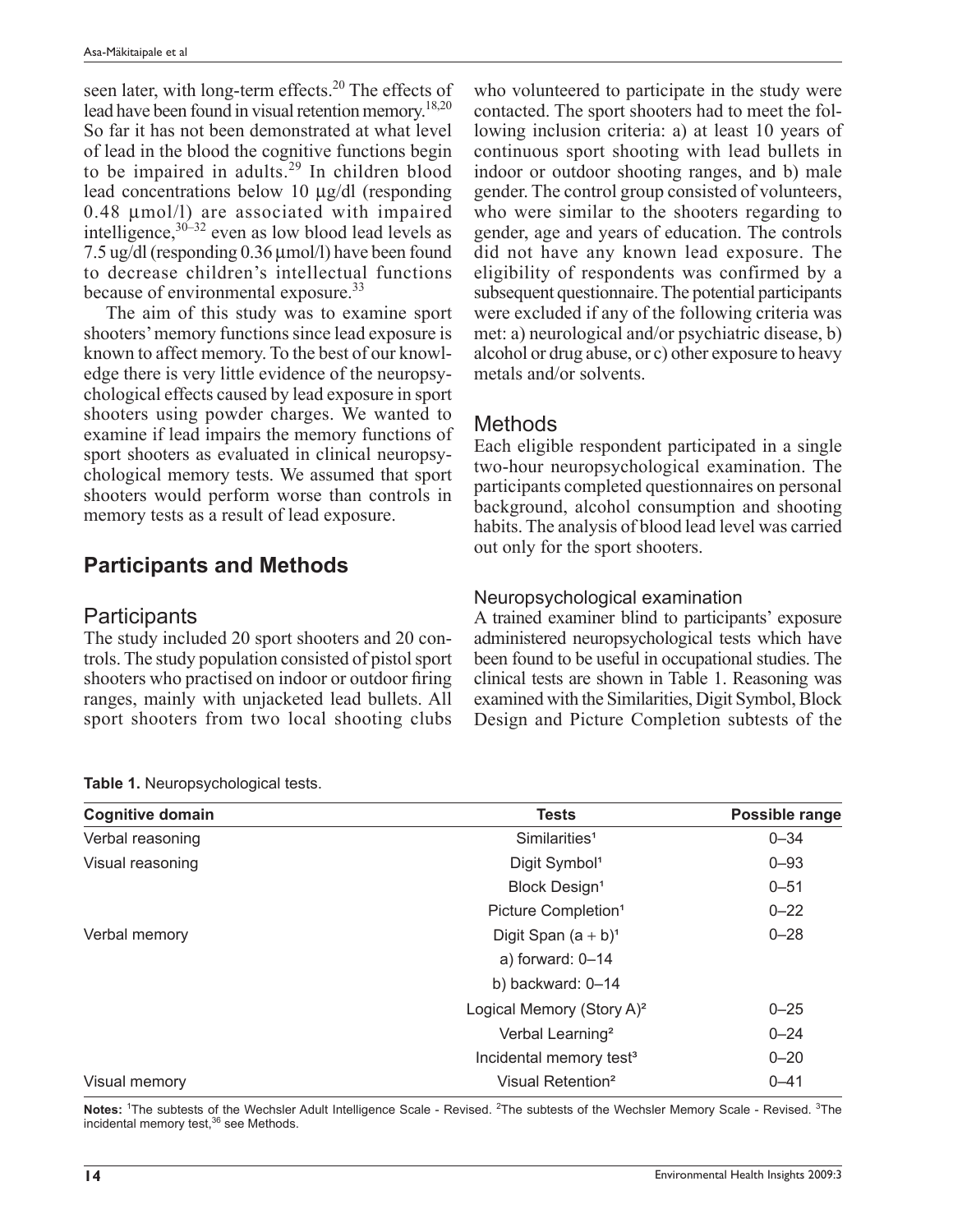Wechsler Adult Intelligence Scale—Revised<sup>34</sup> (WAIS-R). Memory was tested with the Logical Memory (Story A), Verbal Learning and Visual Retention subtests of the Wechsler Memory Scale - Revised<sup>35</sup> (WMS-R), with an incidental memory test<sup>36</sup> and with the Digit Span subtest of the WAIS-R.<sup>34</sup>

In the incidental memory test<sup>36</sup> the Similarities Subtest of the WAIS-R was used as an orienting task. After the participant had answered the first 10 questions, in which he tried to discover the similarity between two words, he was asked, without previous warning, to recall the word pairs or words included in the questions in any order. After the free recall, the first word of each pair in which the participant did not recall both of the words in the free recall was given as a cue for the recall of the second word. The total number of correct words in the free and cued recall formed the score.

The level of depression was assessed with the Beck Depression Inventory<sup>37</sup> (BDI). The range of its total score was 0–63. Alcohol consumption was examined by the Alcohol Use Disorders Identification Test<sup>38</sup> (AUDIT) ranging from 0 to 40.

#### Analysis of blood lead level

Sport shooters participated in a blood lead (PbB) analysis. Blood samples were collected one week after the neuropsychological examination. An amount of 5–10 mL of whole blood in heparinised vacuum tube for trace element analysis was collected. Blood lead concentration was determined with an electrothermal atomic absortion spectrophotometric method $39$  in the biomonitoring laboratory of the Finnish Institute of Occupational Health.

#### Data analysis

Statistical Package for the Social Sciences (SPSS-PC version 11.5) was used for the data analysis.

In the background variables (age, years of education, the BDI and the AUDIT) the group differences were studied with t-tests for independent groups. In the intelligence tests and in the immediate memory tests, the sums of raw scores were used, but in the delayed recalls of the memory tests percent variables. In the tests of logical memory and visual retention the percent variable was the delayed recall score as a percentage of the immediate recall score. In the verbal learning test the delayed recall score as a percentage of the third (last) immediate recall score was used. The difference between the two groups was tested with a multivariate analysis of covariance (MANCOVA) separately on the four intelligence and the nine memory variables, with age as a covariate. Correlations between the psychological test variables, the blood lead level and shooting habits were studied with Pearson's correlation coefficients. The significance level of statistical analysis was set at  $p \le 0.05$ .

#### **Results**

The sport shooters did not differ from the controls on the background variables (Table 2). The sport shooters had spent an average of seven hours on indoor or outdoor firing ranges during the last month. The range of years of sport shooting was 11 to 46 (mean =  $27.4$ , SD = 11.6).

The results of the blood lead analysis and the amount of bullets fired during the last month are given in Table 3.

The mean blood lead level of the sport shooters was  $0.52 \mu$ mol/L (responding 10.76  $\mu$ g/dl), which is higher than the normal level 0.3 μmol/L (responding  $6.21 \mu$ g/dl) of non-exposed people.<sup>40,41</sup> The shooters' blood lead level was higher the more bullets they had fired during the last month or during the last year (r = 0.705, p = 0.001; r = 0.551, p = 0.012).

#### **Table 2.** The characteristics of the participants.

|                    | <b>Sport shooters</b> | <b>Controls</b>   | <b>Comparison of groups</b> |      |
|--------------------|-----------------------|-------------------|-----------------------------|------|
|                    | Mean [SD; Range]      | Mean [SD; Range]  | t-value                     | p    |
| Age (years)        | 55.0 [9.6; 30-68]     | 54.0 [9.3; 30-67] | 0.44                        | 0.67 |
| Years of education | 12.7 [3.6; 7-20]      | 13.3 [4.4; 8-23]  | 0.49                        | 0.63 |
| <b>BDI</b>         | $5.6$ [4.7; 0-17]     | $5.1$ [4.0; 0-12] | 0.32                        | 0.75 |
| <b>AUDIT</b>       | $4.7$ [3.4; 0-13]     | $5.7$ [4.1; 0-13] | 0.84                        | 0.40 |

Abbreviations: SD, standard deviation; p, significance; BDI, Beck Depression Inventory;<sup>37</sup> range 0–63, AUDIT, Alcohol Use Disorders Identification Test; $38$  range 0-30.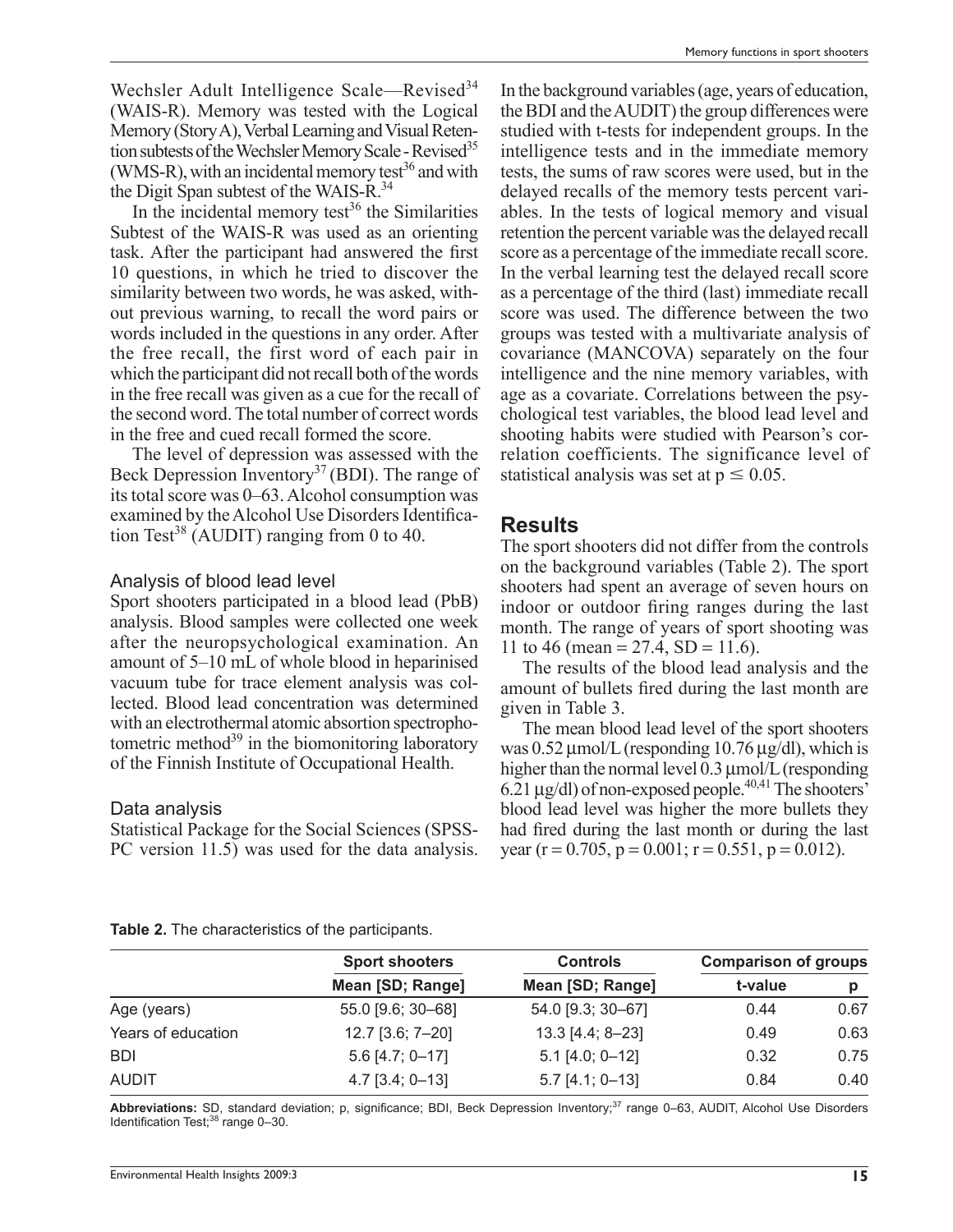|                                     | Mean    | <b>SD</b> |       |       |
|-------------------------------------|---------|-----------|-------|-------|
| Blood lead (umol/l)                 | 0.52    | 0.40      |       |       |
| Bullets fired during the last month | 326.00  | 509.28    | 0.705 | 0.001 |
| Bullets fired during the last year  | 4645.00 | 4908.37   | 0.551 | 0.012 |

**Table 3.** The blood lead level and the number of shot bullets and their correlations.

Abbreviations: SD, standard deviation; r, Pearson correlation coefficient; p, significance.

The results of the neuropsychological tests are shown in Table 4. The difference between the two groups on the memory variables was significant [MANCOVA F(9,29) = 5.021,  $p \le 0.001$ ]. The sport shooters' performance was markedly poorer than that of the controls on the incidental memory test and on the immediate and delayed verbal logical memory. The groups did not differ significantly on the intelligence tests [MANCOVA F(4,34)  $= 1.577$ ,  $p = 0.203$ . The correlations between the psychological test scores and the blood lead level or the shooting habits did not reach statistical significance.

## **Discussion**

The aim of this study was to find whether sport shooters' lead exposure has an adverse effect on memory functions. The sport shooters performed significantly worse than the controls on two verbal memory tests, namely on the immediate and delayed Logical Memory test and the incidental memory test. No other significant differences were found in the verbal or visual memory tests. The groups did not differ on the intelligence tests, on mood or alcohol consumption. To the best of our knowledge there is very little evidence so far about neuropsychological effects caused by lead exposure on firing ranges.

In our study the blood lead levels among sport shooters were slightly higher than the reference limit for non-exposed people. In Finland the reference level of non-exposed people is 0.3 μmol/L (responding 6.21 μg/dl) determined by Finnish Institute of Occupational Health. The level is in

| Neuropsychological test                       | <b>Shooters</b> |           | <b>Controls</b> |           | <b>F-value</b> | p      |
|-----------------------------------------------|-----------------|-----------|-----------------|-----------|----------------|--------|
|                                               | <b>Mean</b>     | <b>SD</b> | Mean            | <b>SD</b> |                |        |
| A. Memory tests (WMS-R)                       |                 |           |                 |           |                |        |
| Incidental memory <sup>1</sup>                | 13.85           | 1.93      | 15.60           | 1.39      | 13.71          | ≤0.001 |
| Logical Memory, immediate recall              | 10.40           | 3.25      | 13.50           | 3.33      | 4.32           | 0.021  |
| Logical Memory, delayed recall <sup>2</sup>   | 73.61           | 11.05     | 84.80           | 11.69     | 5.06           | 0.011  |
| Verbal Learning, immediate recall             | 14.60           | 4.54      | 15.35           | 4.34      | 0.16           | 0.689  |
| Verbal Learning, delayed recall <sup>2</sup>  | 101.52          | 27.69     | 105.08          | 23.58     | 0.14           | 0.713  |
| Digit Span, forward                           | 7.20            | 0.37      | 8.00            | 0.38      | 2.84           | 0.071  |
| Digit Span, backward                          | 6.95            | 0.33      | 6.55            | 0.37      | 0.84           | 0.620  |
| Visual Retention, immediate recall            | 34.95           | 3.49      | 33.20           | 4.98      | 2.82           | 0.072  |
| Visual Retention, delayed recall <sup>2</sup> | 89.26           | 14.59     | 90.36           | 21.24     | 1.61           | 0.215  |
| <b>B. Intelligence tests (WAIS-R)</b>         |                 |           |                 |           |                |        |
| <b>Similarities</b>                           | 28.25           | 2.92      | 28.65           | 3.27      | 0.16           | 0.691  |
| <b>Picture Completion</b>                     | 18.10           | 1.83      | 18.45           | 2.01      | 0.25           | 0.624  |
| <b>Block Design</b>                           | 33.70           | 8.70      | 32.05           | 9.93      | 0.84           | 0.365  |
| Digit Symbol                                  | 44.55           | 9.67      | 48.25           | 10.54     | 1.12           | 0.298  |

**Table 4.** Comparison of the neuropsychological test scores between shooters and controls tested with MANCOVA.

Abbreviations: SD, standard deviation; p, significance; WMS-R, Wechsler Memory Scale - Revised; see possible ranges in Table 1, <sup>1</sup>Vilkki et al. 1992, <sup>2</sup>See Methods; WAIS-R, Wechsler Adult Intelligence Scale - Revised; see possible ranges in Table 1.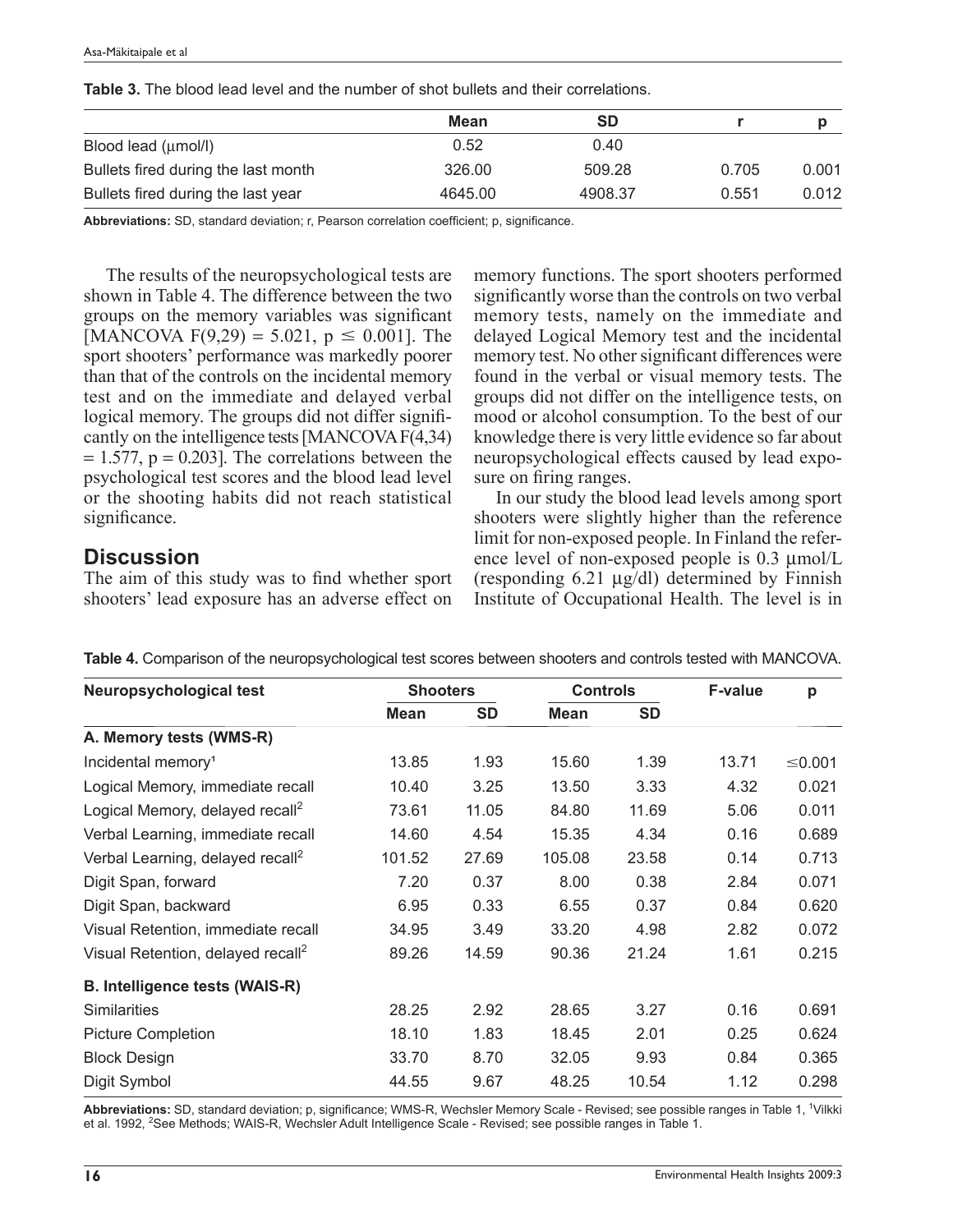balance with other papers.<sup>40,41</sup> The shooters' mean blood lead level was lower than that found in earlier studies concerning shooting with lead bullets<sup>2,6,7</sup> but still higher than that found among Swedish police officers.<sup>3</sup> In spite of the low average blood lead level in this study, a significant correlation was found between the numbers of bullets fired during the last month or year and the blood lead levels of the sport shooters. This may indicate that the amount lead fumes inhaled in the proximity of the gun in firing ranges mainly increases the PbB level. This observation is supported by Demmeler et al,<sup>8</sup> where rounds shot each month highly correlated with PbB concentrations of 129 recreational indoor-shooters. In our study it was assumed that the PbB levels of the controls did not exceed the reference limit for non-exposed people.

In studies reporting the detrimental effects of occupational lead exposure on verbal learning.<sup>16,42</sup> the PbB levels were considerably higher than those of the present study. Peak tibial lead has been associated with poor performance in verbal memory.<sup>19</sup> On the other hand, chronic occupational lead exposure, irrespective of the current PbB level, has been demonstrated to impair encoding and retrieval of verbal information in the Rey Auditory Verbal Learning Test $19,20,23$  and in the Logical Memory subtest of the WMS-R.<sup>14</sup> Similar verbal memory deficits have been reported with cumulative environmental lead exposure irrespective of recent PbB levels.<sup>24</sup> We did not examine the cumulative lead exposure, which would be an interesting topic for further studies. In the present study we focused on the current effects of continuous lead exposure on contemporary memory functions. According to our results, low recreational lead exposure is associated with impaired retrieval of verbal material in sport shooters. The groups did not differ in the Verbal Learning subtest of the WMS-R, which may indicate that encoding is not impaired in sport shooters and that the cueing in this test created an advantageous context to them for the retrieval of verbal associations.

There are contradictory results concerning the effect of low lead exposure on cognitive functions. On the one hand, relatively low blood lead levels  $(\text{mean} = 30.8 \text{ µg}/100 \text{ ml}; \text{responding } 1.49 \text{ µmol/l})$ due to occupational exposure have been associated with neuropsychological deficits, for example with executive and visuospatial dysfunctions.<sup>21</sup> On the other hand, it has been documented that very low blood lead levels (mean =  $5.4 \text{ µg}/100 \text{ ml}$ ;

responding 0.26 μmol/l) do not result in cognitive deficits in individuals who have formerly been occupationally exposed to lead.43 Interestingly, our study indicated that even a low, slightly elevated blood lead level is associated with impaired verbal memory after long-term exposure to low lead levels. The memory dysfunction was not caused by deficient verbal reasoning, because the performance of the sport shooters and the controls on the reasoning tests was almost equal. In our study the lead levels of the sport shooters were considerably lower than in other studies, which have documented neuropsychological defects caused by occupational lead exposure.<sup>42</sup>

One limitation of this study is that it was not possible to conduct the blood lead level analysis for the control group, although it is highly likely that the lead exposure of the controls did not exceed the normal level. It is worth noting that all sport shooters had practised shooting for many years. Although the blood lead level does not indicate the effect of long-term cumulative lead exposure, our results suggest that long-term recreational lead exposure results in memory impairment. To summarize, recreational lead exposure was associated with verbal memory deficits examined in clinical neuropsychological tests. In future studies it would be interesting to examine whether recreational lead exposure has equally progressive effects on verbal or visual memory as occupational lead exposure after that exposure ceases.

## **Disclosure**

The authors report no conflicts of interest.

#### **References**

- 1. Lösel H. Does lead pose a special danger to sport shooters. *UIT Journal*. 1992a;3:8–11.
- 2. Abudhaise BA, Alzoubi MA, Rabi AZ, et al. Lead exposure in indoor firing ranges: environmental impact and health risk to range users. *Int J Occup Med Environ Health*. 1996;9:323–39.
- 3. Löfstedt H, Seldén A, Storéus L, et al. Blood lead in Swedish police offi cers. *Am J Ind Med*. 1999;35:519–22.
- 4. Fischbein A, Nicholson WS, Weisman I. Comparative lead emissions from conventional and jacketed ammunition. *Am Ind Hyg Assoc J*. 1980;41:525–7.
- 5. Lösel H. Does lead pose a special danger to sport shooters. Part 2. *UIT Journal*. 1992b;4:8–13.
- 6. Valway SE, Martyny JW, Miller JR, et al. Lead absorption in indoor fi ring range users. *AJPH*. 1989;79:1029–32.
- 7. Gulson BL, Palmer JM, Bryce A. Changes in blood lead of recreational shooter. *Sci Total Environ*. 2002;293:143–150.
- 8. Demmeler M, Nowak D, Schierl R. High blood lead levels in recreational indoor-shooters. *Int Arch Occup Environ Health*. 2009;82:539–49.